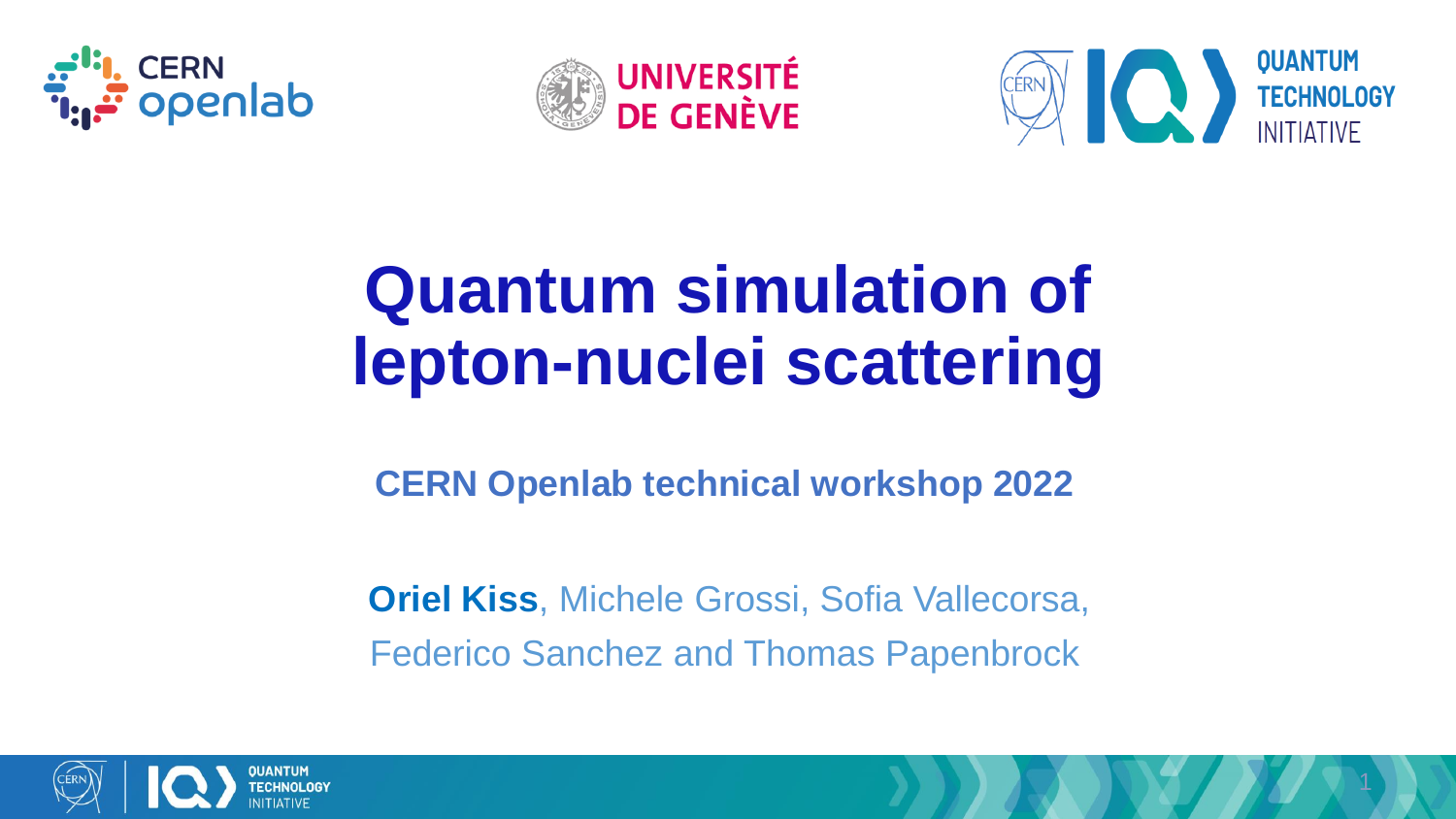## Motivation and Overview:

- Quantum many-body systems are challenging for classical computers due to the exponential scaling of the Hilbert space.
- We propose to use quantum devices to simulate scattering experiments by computing two points response functions.



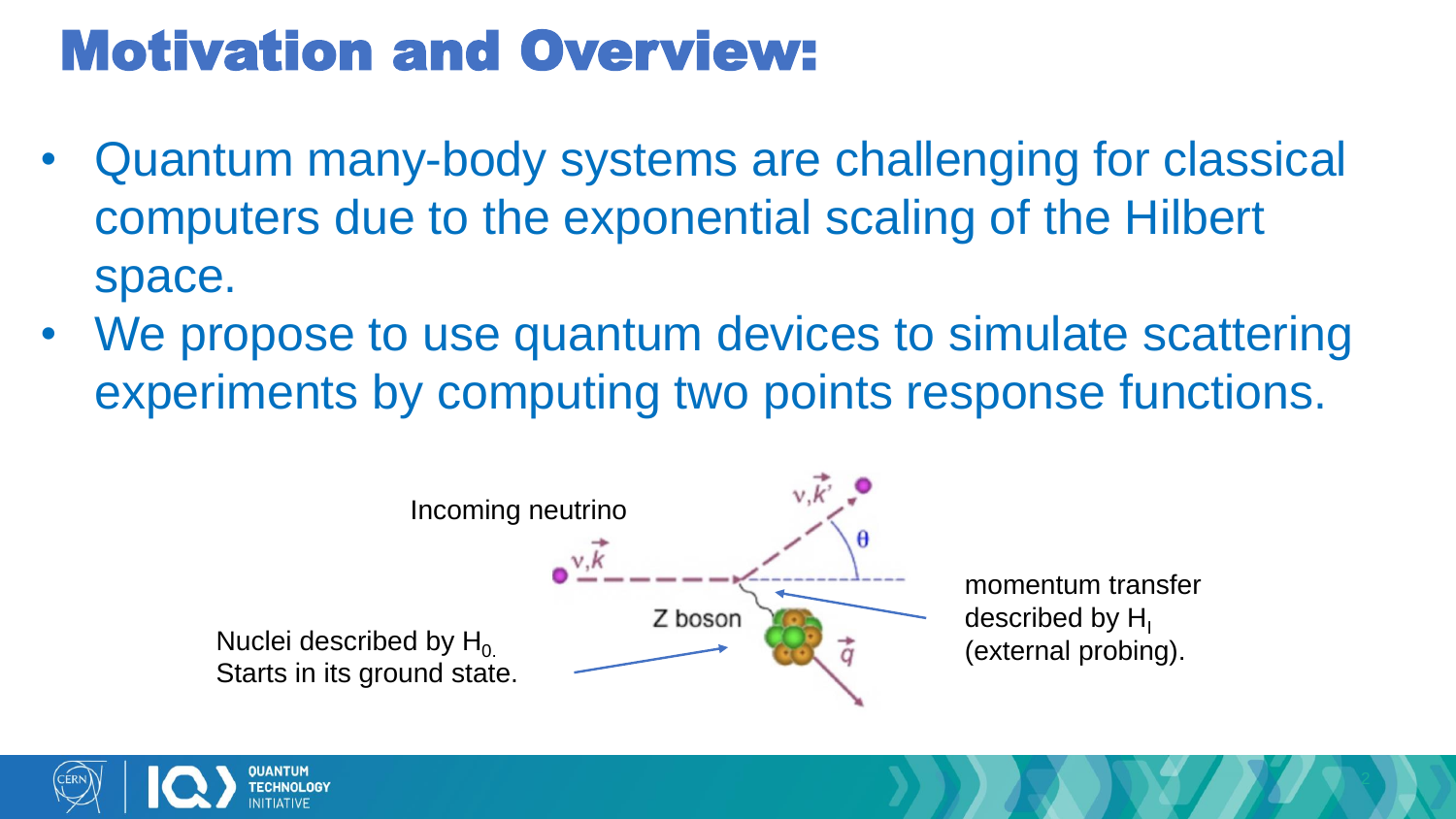#### **Ground state preparation with the Variational Quantum Eigensolver (VQE)**

Variational principle:

$$
E_0 \leq \frac{\langle \psi(\theta) | H | \psi(\theta) \rangle}{\langle \psi(\theta) | \psi(\theta) \rangle}.
$$

We are looking for a state which minimize the expectation value of  $H_0$ .

6Li nuclei with an 4He inert core (12 orbitals in the shell model):

$$
H = \sum_{i} \epsilon_i \hat{a}_i^{\dagger} \hat{a}_i + \frac{1}{2} \sum_{ijkl} V_{ijkl} \hat{a}_i^{\dagger} \hat{a}_j^{\dagger} \hat{a}_k \hat{a}_l,
$$

Unitary Coupled Clusters (UCC) ansatz  $|\psi(\theta)\rangle = e^{i(\hat{T}(\theta)-\hat{T}^{\dagger}(\theta))} |\psi_0\rangle$ . Hartree Hartree Fock  $\hat{T} = \hat{T}_1 + \hat{T}_2 + \dots$ Cluster operators  $\hat{T}_1 = \sum \theta_i^{\alpha} \hat{a}_i^{\dagger} \hat{a}_{\alpha}$ Single fermionic excitation terms  $i \in \text{virt}; \alpha \in \text{occ}$  $\hat{T}_2 = \sum \qquad \partial^{\alpha \beta}_{ij} \hat{a}^\dagger_i \hat{a}^\dagger_j \hat{a}_\alpha \hat{a}_\beta.$  $i, j \in \text{virt}; \alpha, \beta \in \text{occ}$ Double fermionic excitation terms

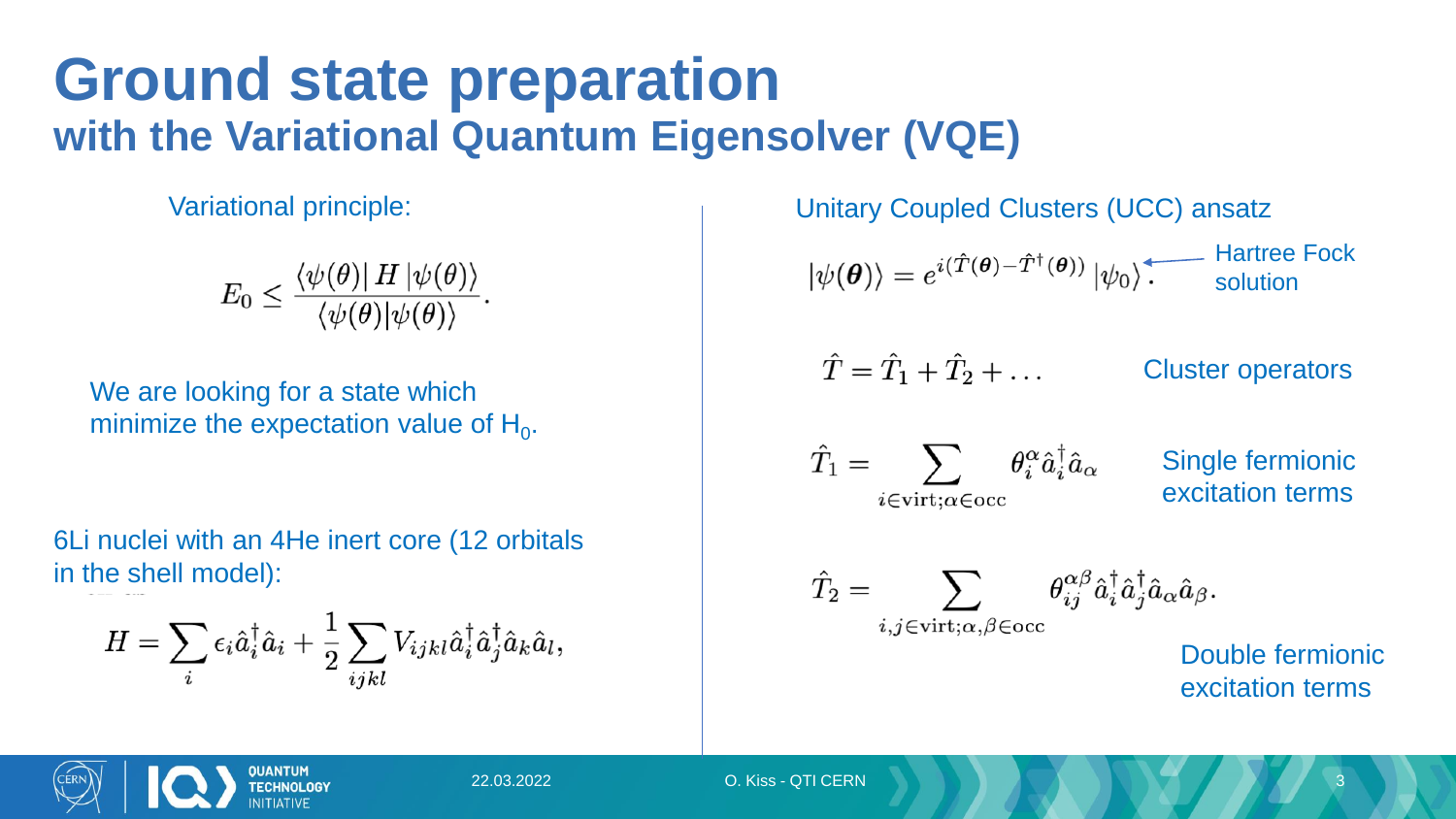### **Comparison of different ansatz**

The effect of shuffling the fermionic excitations operators. We should order them in descending order of magnitude (of the corresponding term in the hamiltoninan).

The quantum circuits are simulated on the QTI nodes.

**TECHNOLOGY NITIATIVE** 

Best approach: train the ansatz recursvily in descending order. Qubit Based Excitation UCC: adapted to NISQ devices



22.03.2022 O. Kiss - QTI CERN 4

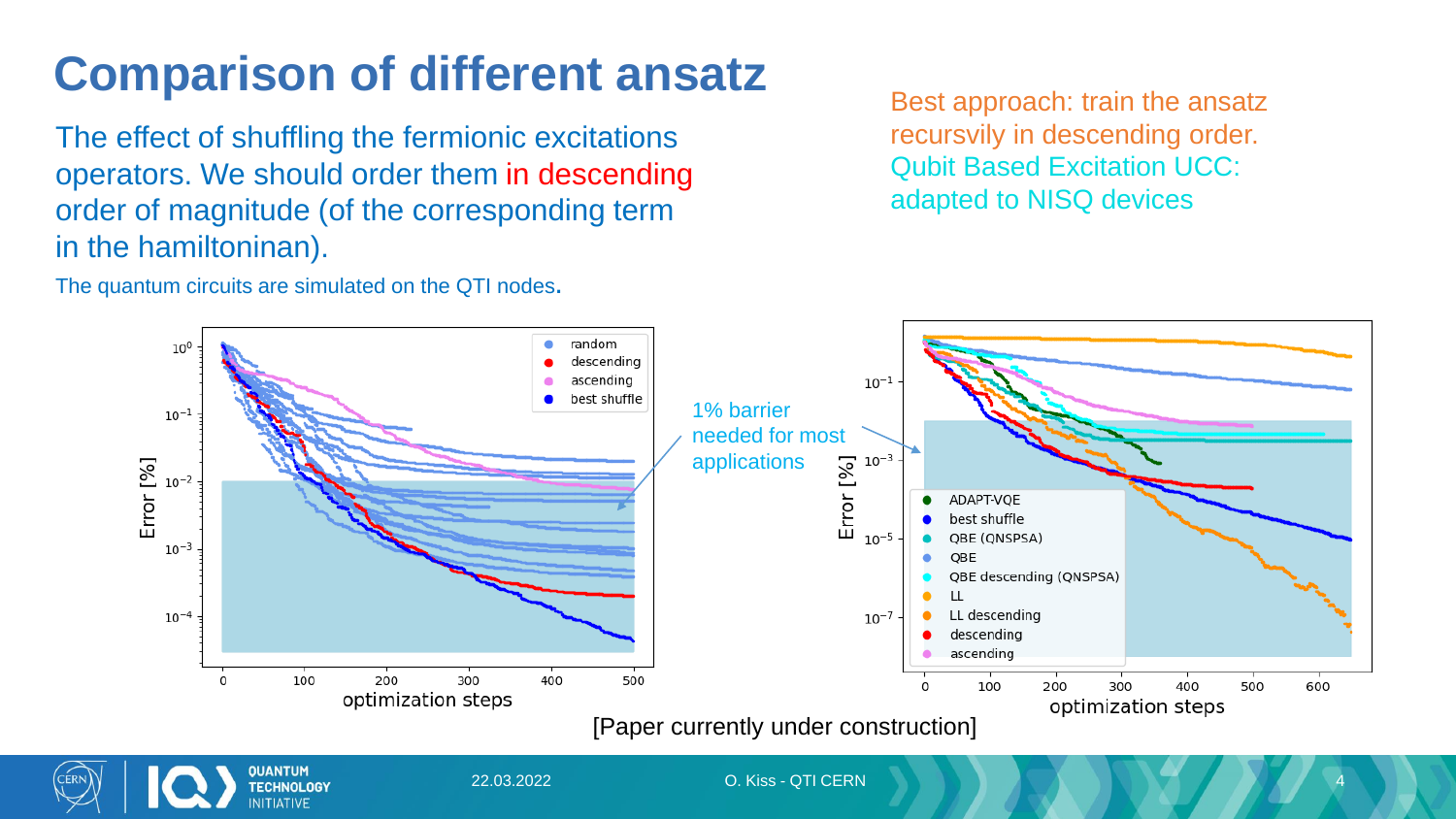## **Theoretical Framework**

**Scalable model for a nuclei**

**Pionless EFT on a lattice with M sites and A nucleons**  from  $N_f$  different species (spin =  $+/- 1$ , isospin =  $+/- 1$ ).

 $H = -t\sum_{i=1}^{t} \sum_{j} c_{i,j}^{\dagger} c_{j,j} + 2dtA$  Kinetic energy (hopping) Two and three body on-site interaction Potential of a frozen nucleon

#### **External linear probing**

$$
H_I(\mathbf{q}_k) = \sum_{f=1}^{N_f} \rho_f(\mathbf{q}_i) = \sum_{f=1}^{N_f} e_f \sum_i e^{i\mathbf{q}_k \cdot \mathbf{r}_i} n_{i,f},
$$

**Mapping to qubits** First quantisation needs  $log_2(M)N_f$  qubits.



Second quantisation (via Jordan-Wigner): More natural but needs  $MN_f$  qubits.

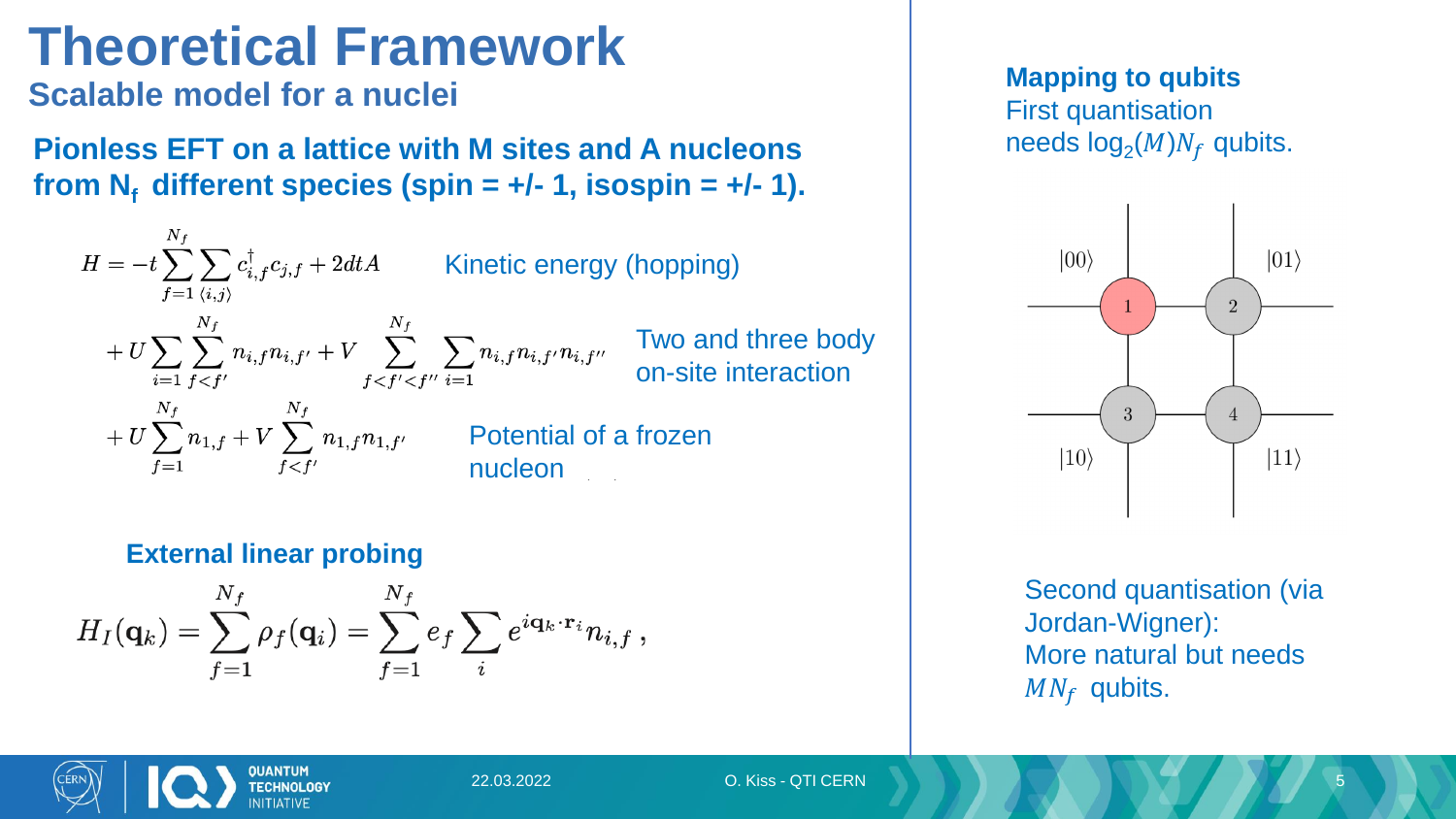### **Transition probability**

#### **Fermi Golden rule**

$$
S(\omega, \mathbf{q}_k) = \sum_n |\langle \Psi_0| H_I(\mathbf{q}_k) |n \rangle|^2 \, \delta(E_n + \omega - E_0),
$$

From frequency to time domain…

$$
S(\omega, \mathbf{q}_k) = \int_{-\infty}^{\infty} \frac{d\tau}{2\pi} e^{i\omega\tau} \langle \Psi_0 | H_I(\tau, \mathbf{q}_k) H_I(\mathbf{q}_k) | \Psi_0 \rangle
$$
  
= 
$$
\int_{-\infty}^{\infty} \frac{d\tau}{2\pi} e^{i\omega\tau} C(\tau, \mathbf{q}_k),
$$

The two point correlation function

$$
C(\tau, \mathbf{q}_k) = \langle \Psi_0 | U^{\dagger}(\tau) H_I(\mathbf{q}_k) U(\tau) H_I(\mathbf{q}_k) | \Psi_0 \rangle
$$
  
= 
$$
\langle U^{\dagger}(\tau) H_I(\mathbf{q}_k) U(\tau) H_I(\mathbf{q}_k) \rangle,
$$

#### will be estimated on a quantum computer.

Write  $H<sub>l</sub>$  in the Pauli basis:

$$
H_I(\mathbf{q}_k) = \sum_{i=1}^L \alpha_i(\mathbf{q}_k) P_i ,
$$

The two point correlation function can be expended as



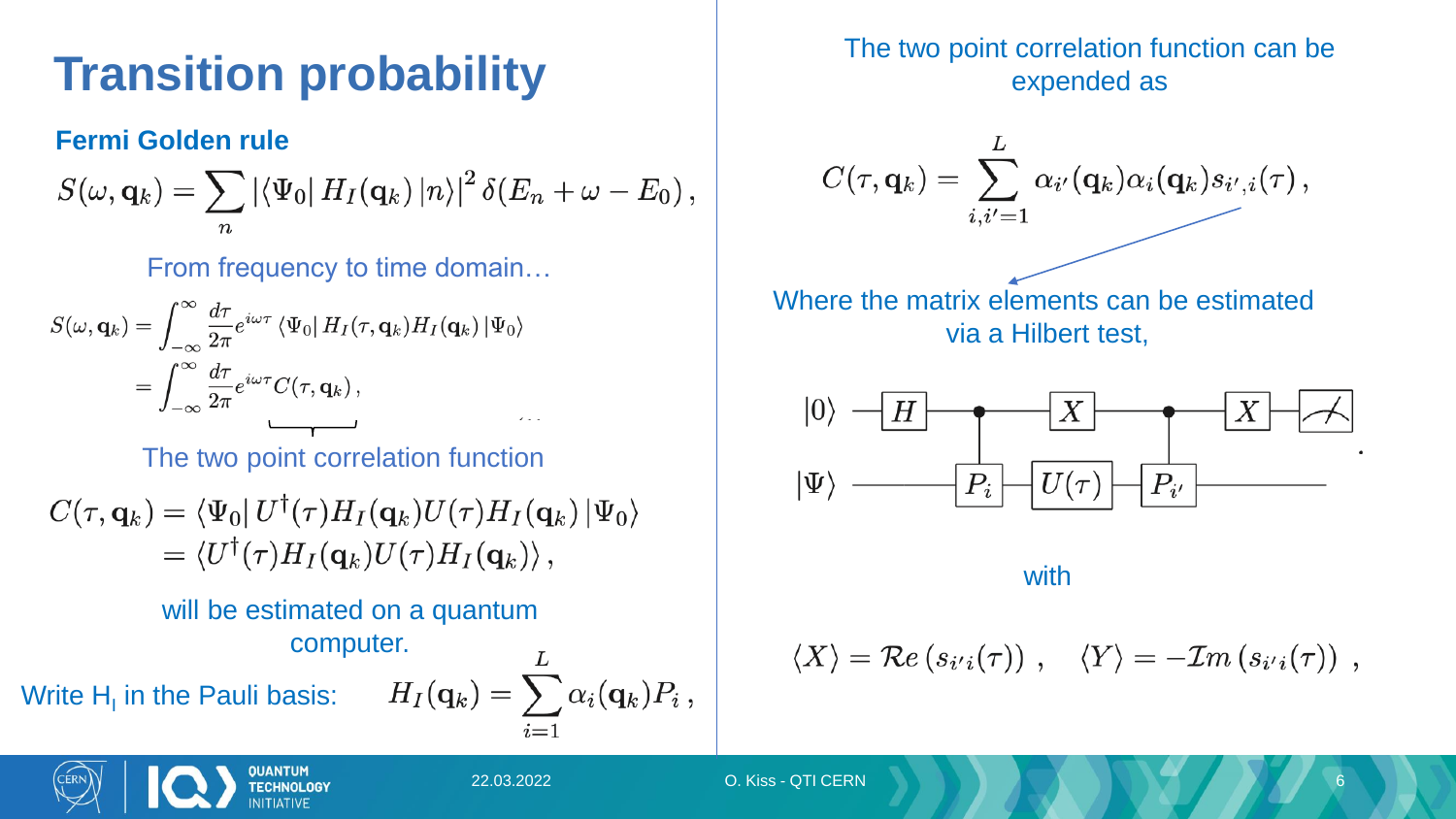#### **Results on a (2x2) lattice**

```
with \left| \frac{t}{10} \right|10
 Trotter steps on qasm 
    simulator
```
external probing on site 1



With 1 Trotter step on quantum hardware (ibmq\_ourense), from *Nuclear two point correlation functions on a quantum computer,* Roggero et al.





22.03.2022 O. Kiss - QTI CERN 7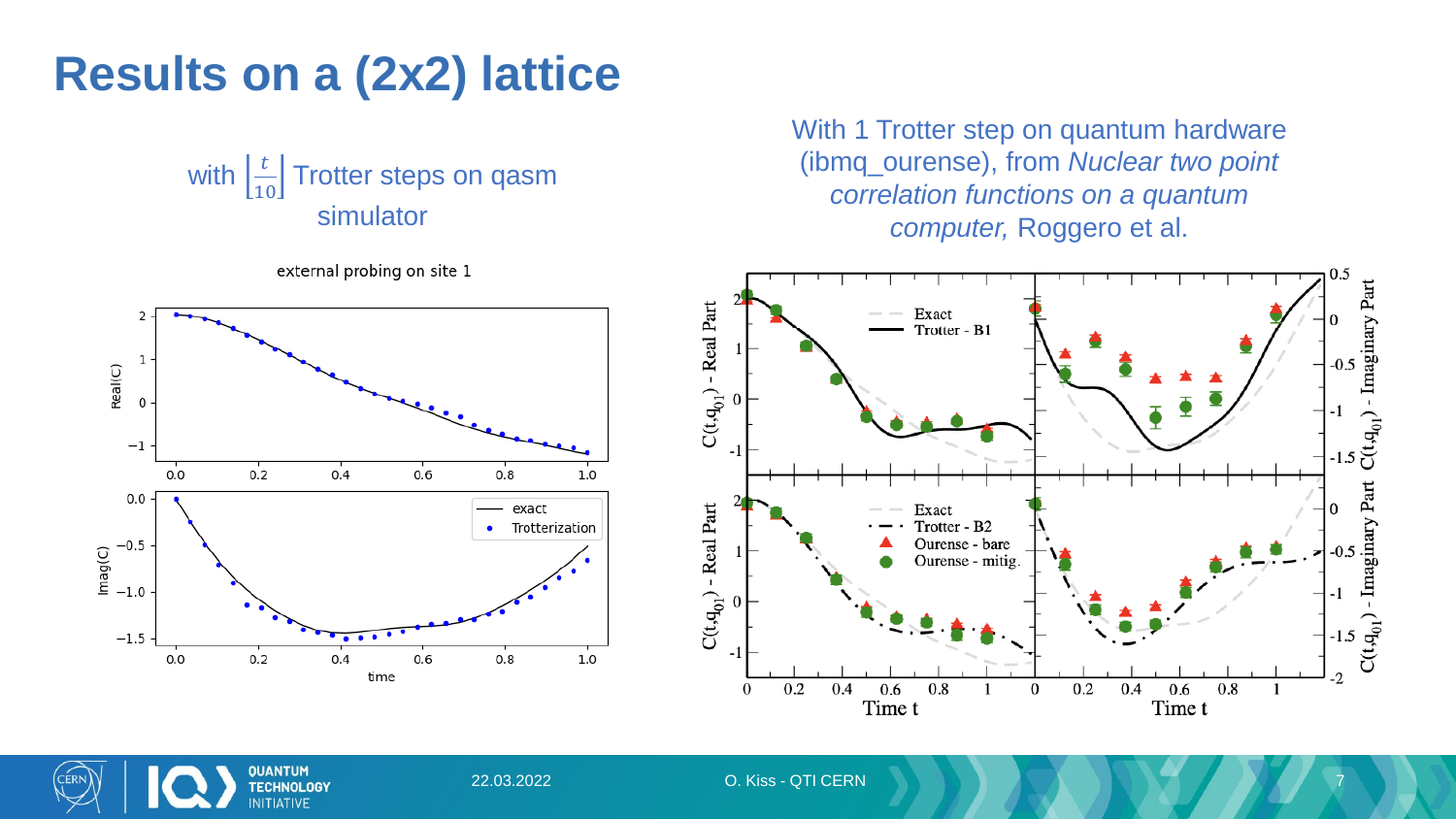#### **Conclusions and Future Work**

- **1. We have a framework to extract physical insights about scattering experiments using time evolution on quantum devices.**
- **2. Replace Trotterization with variational and stochastic techniques.**
- **3. Use quantum machine learning (on quantum data) to discriminate between different phases.**

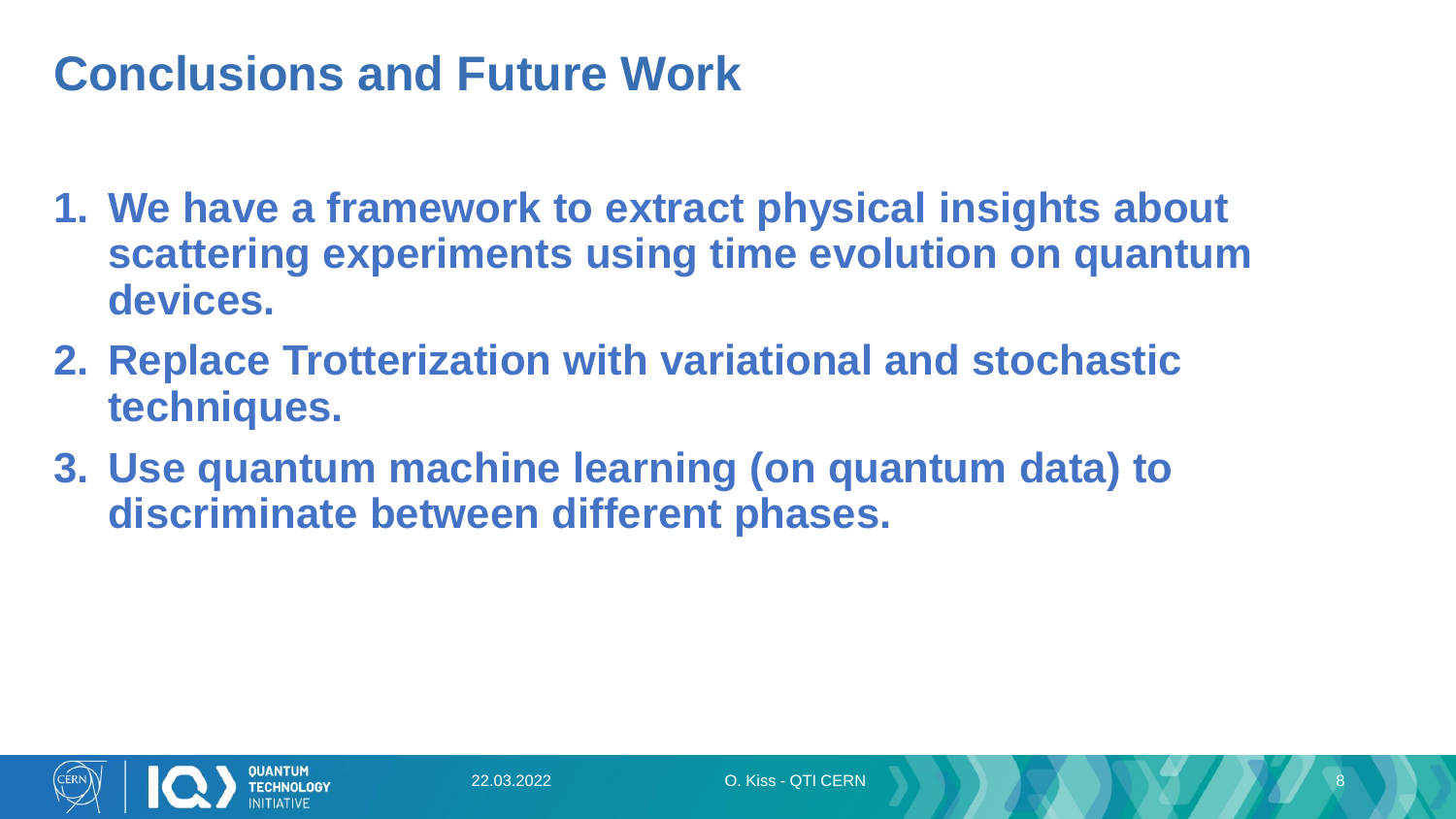# **Thanks for your attention! Questions?**

[oriel.kiss@cern.ch](mailto:Oriel.kiss@cern.ch) sofia.vallecorsa@cern.ch